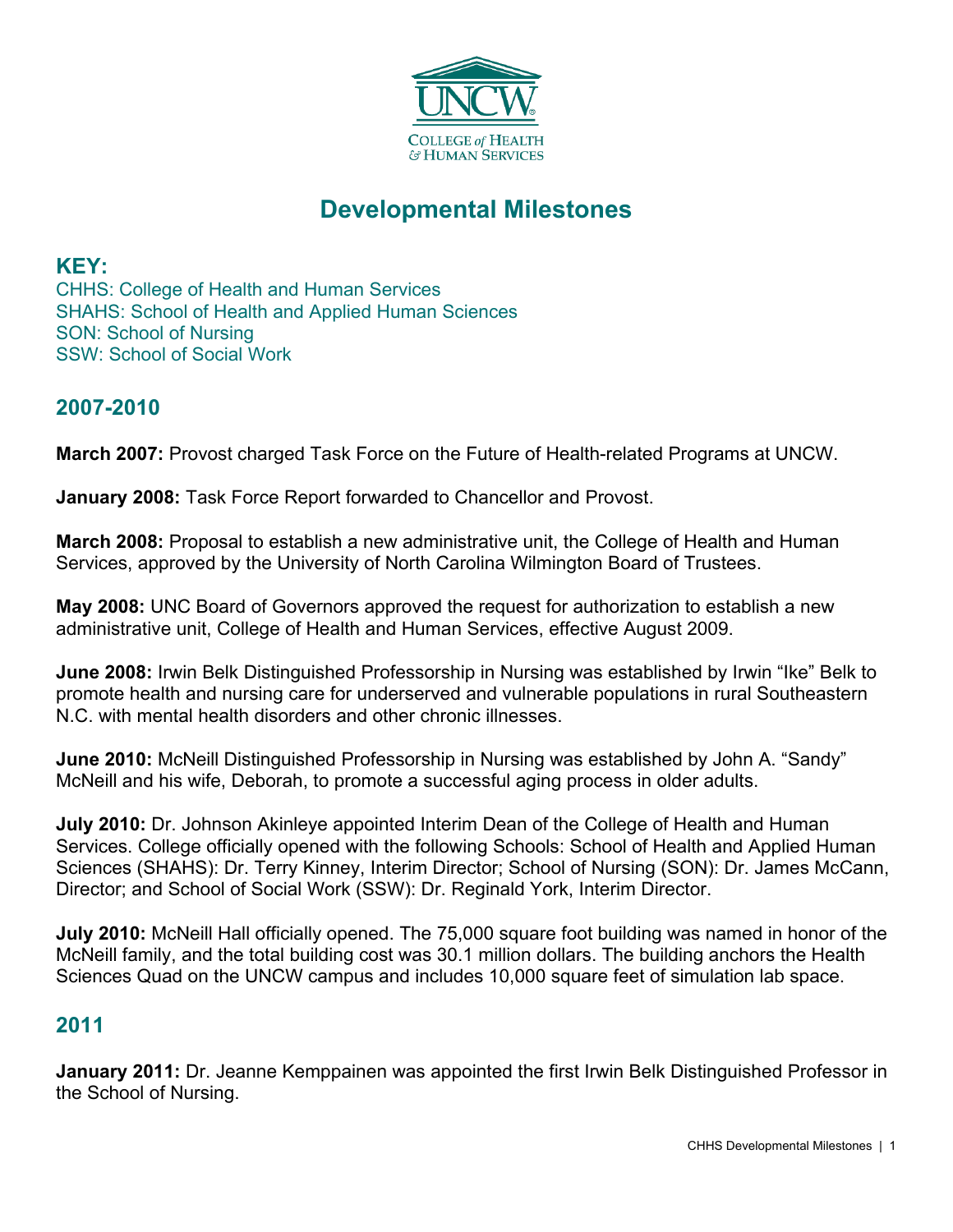**July 2011:** Dr. Charles J. Hardy was appointed Founding Dean and Professor, College of Health and Human Services.

# **2012**

**February 2012:** In collaboration with the UNCW Office of Alumni Affairs, CHHS held its Inaugural Alumni Breakfast in celebration of the University's 2012 Homecoming Celebration.

**September 2012:** CHHS launched Strategic Initiatives complete with Faculty Champions: Art/Science Integration in Health and Human Services; Impact of the Coastal Environment on Human Health and Life Quality; Global Health, Health Equity and Vulnerable Populations; Healthy Aging; Obesity Prevention; Understanding and serving our Military Community – Veterans, Active Duty Soldiers and their Families; and Embracing Technological Innovations to advance Health and Human Services Education, Research, Service and Management.

**September 2012:** Dr. Steve Elliott (SHAHS) received the Chancellor's Teaching Excellence Award.

## **2013**

**February 2013:** CHHS established the Southeastern North Carolina Regional Health Collaborative (SENCRHC), partnering with health directors from New Hanover, Brunswick, Columbus, Pender and Onslow counties and the CEO of the Southeastern Area Health Education Center.

**February 2013:** CHHS established the Health Transformation Lecture Series. The inaugural speaker was Dr. Donald Fisher, President and CEO of AMGA. Fisher addressed focused on implementation of the Affordable Care and Patient Protection Act. Event was co-sponsored by Wilmington Health Associates.

**March 2013:** CHHS established a formal affiliation partnership with the region's Veteran's Affairs Administration (Fayetteville VA Medical Center).

**April 2013:** CHHS faculty approved the CHHS Organizational Structure, establishing a parallel structure across the college management structures for operations, academic affairs, resource management, community engagement and impact, student success, and research and innovation. The structure was unanimously approved by UNCW Faculty Senate at the May 2013 meeting.

**May 2013:** Dr. Jeanne Kemppainen, Irwin Belk Distinguished Professor in the SON received the UNCW Honors Faculty Mentor Award.

**May 2013:** Associate Provost for External Programs Johnson Akinleye and Resource Manager of Academic Affairs Resource Management Sherri Batson received the initial CHHS Unsung Hero Awards for 2013 at the CHHS Spring Picnic.

**August 2013:** CHHS implemented a Support Team Model with three Core Support Teams: Business Core Service Team, Student Success Core Service Team and Operations Core Service Team. Unique Core Service Teams were established in each of the academic Schools.

**August 2013:** The Human Performance Laboratory established in the SHAHS through renovation and expansion of Exercise Science Laboratory located in Trask.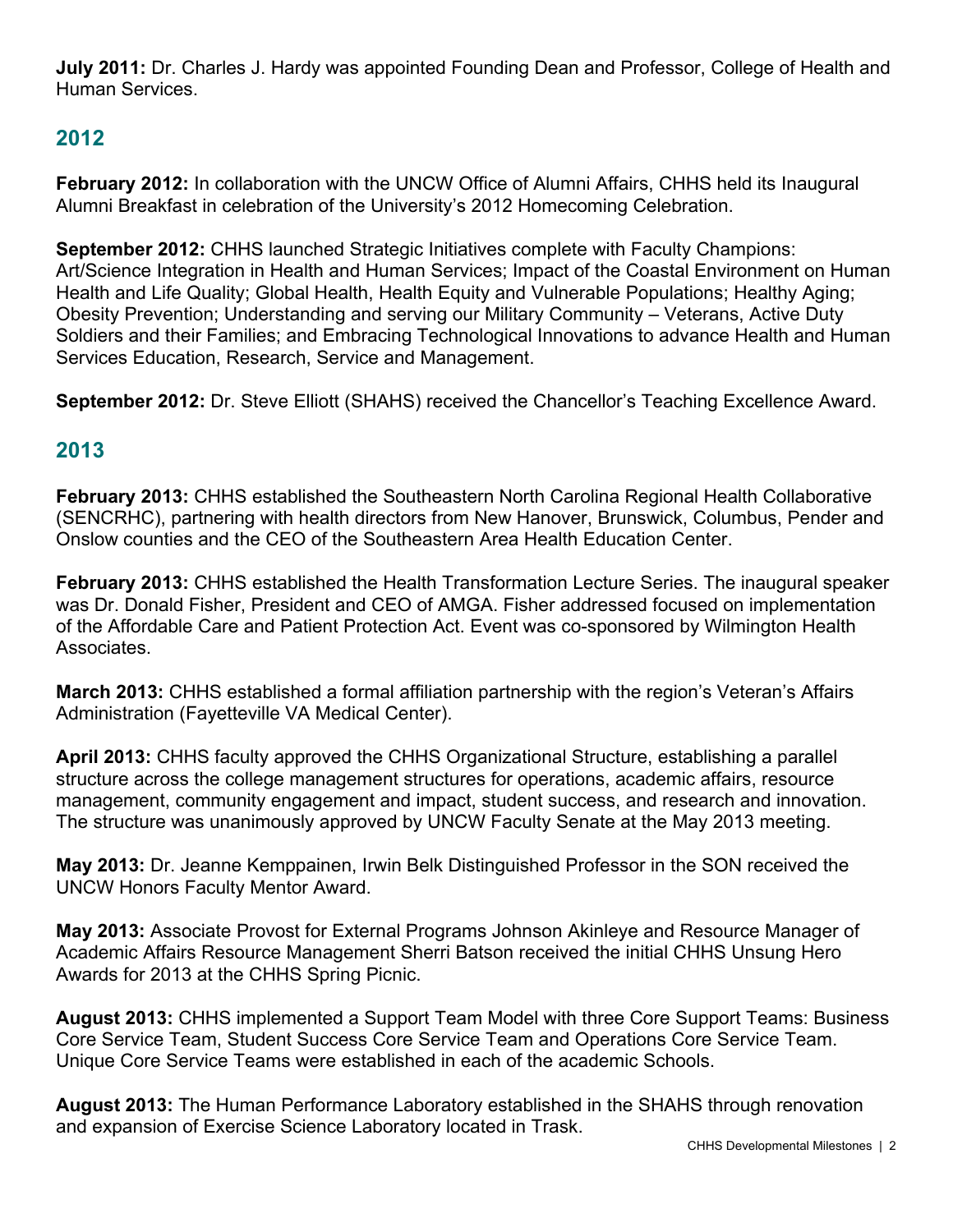**August 2013:** Student Learning Commons opened in McNeill Hall as part of the College's Student Success Initiative.

**August 2013:** CHHS/SON launched RN/BS partnership with Academic Partnerships, Inc.

**August 2013:** CHHS/SHAHS launched Dog Assistance Program/Curriculum.

**August 2013:** Miracle Field opened in Wilmington and is hailed as one of UNCW's 13 in 13. Dr. Dan Johnson (SHAHS) appointed as board chair for the Miracle Field League.

**August 2013:** Dr. Barbara Lutz was appointed the McNeill Distinguished Professor in the SON.

**September 2013:** At the Fall UNCW Faculty meeting, Dr. Deborah Pollard (SON) received the Chancellor's Teaching Excellence Award; Dr. Laura Spivey (SHAHS) received the Lecturer of the Year Award; Dr. Sue Combs (SHAHS) received the Distinguished Scholarly Engagement and Public Service Award.

**December 2013:** The CHHS/SENCRHC was awarded \$150,000 from the North Carolina GlaxoSmithKline Foundation to further the development of the regional health collaborative and the startup of the Center for Healthy Communities.

# **2014**

**February 2014:** Council on Education for Public Health (CEPH) accepted accreditation application for standalone baccalaureate program in Public Health Studies.

**April 2014:** CHHS was awarded \$40,000 from the Cape Fear Memorial Foundation to further develop the Healthcare Transformation Lecture Series.

**April 2014:** The inaugural CHHS Health and Human Services Week was held April 7-11. Events included the State of the Region Health Forum, Yoga workshop, a fitness walk, a global health presentation, a workshop on the use of Art Expression in Social Work, our first CHHS Research Day lecture and poster presentations by faculty and students and Keynote Address delivered by Dr. Glen Mays, College of Public Health, University of Kentucky.

**May 2014:** Accessible Coastal Carolina Events Sports and Services (ACCESS) of Wilmington, N.C. and CHHS signed an MOU to formalize a partnership to offer collaborative programs at the Miracle Field.

**May 2014:** The UNC Graduate Council approved the Request for Authorization to plan a new degree program for the Doctorate in Nursing Practice (DNP).

**July 2014:** Dr. Justine Reel appointed the first Associate Dean of Research and Innovation and Professor, College of Health and Human Services.

**July 2014:** Tanya Armour was appointed the first Major Gifts Officer for the College of Health and Human Services.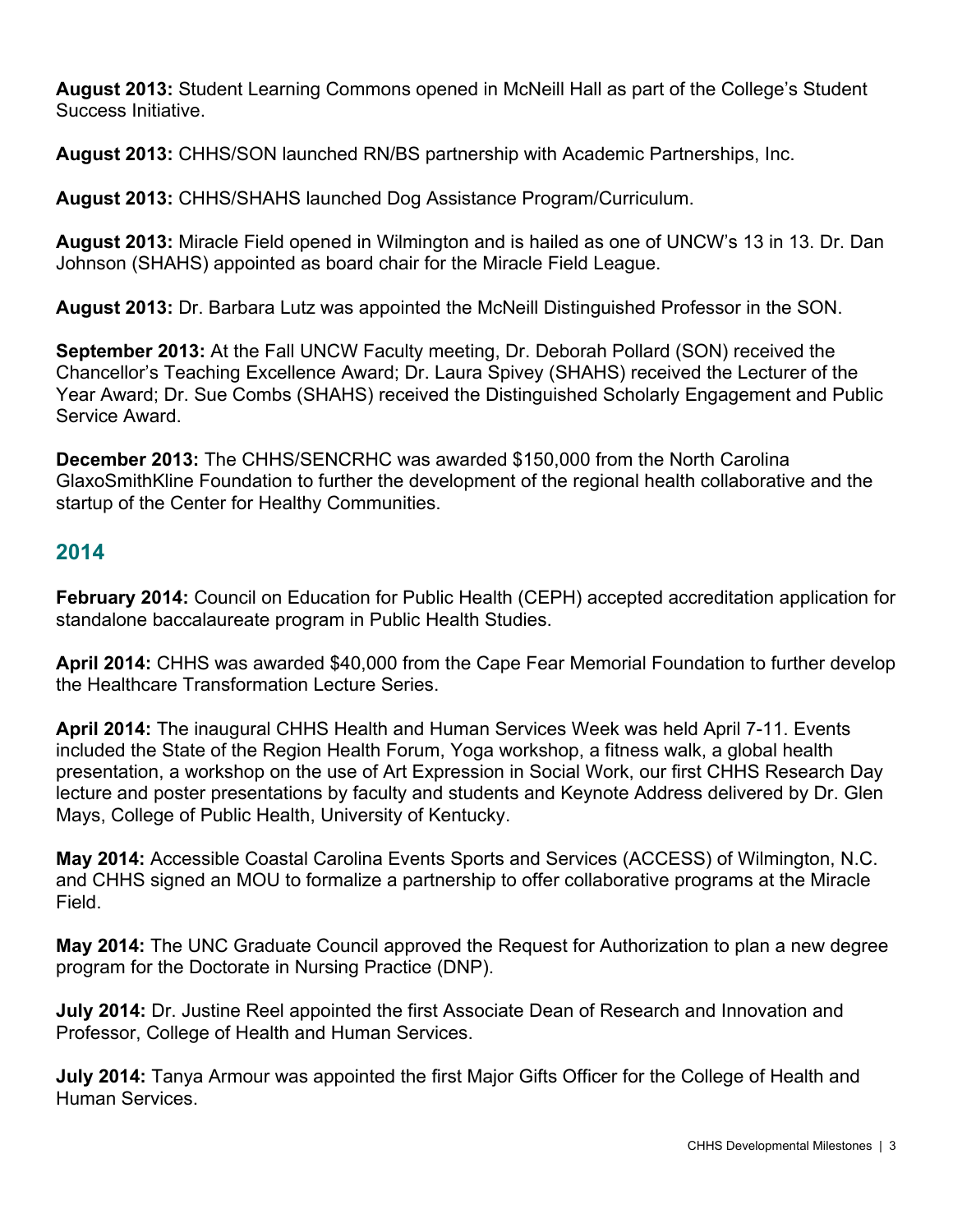**September 2014:** CHHS was awarded \$60,000 from the Cape Fear Memorial Foundation to further develop the Center for Healthy Communities.

**November 2014:** CHHS was awarded a four-year cooperative agreement from the Rollins School of Public Health, Emory University, to develop the North Carolina Local Performance Site of the Health Resources and Services Administration (HRSA) Region IV Public Health Training Center.

# **2015**

**June 2015:** Initial meeting of the Dean's Advancement Council planning group.

**August 2015:** The School of Social Work initiated the Substance Use Disorders and Addictions Certificate, open to social work practitioners with a MSW. The certificate meets the educational requirements for the Licensed Clinical Addictions Specialist (LCAS) credential administered by the North Carolina Substance Abuse Professional Practice Board (NCSAPPB).

**September 2015:** Inaugural meeting of the CHHS Dean's Advancement Council. Founding Board members: Louise Coggins (Council Convener), Caroline Neal, G. Wayne Long, Marilyn Bollinger, Dr. James Hundley, Lee Garrett, Dr. Henry Temple, Dr. Nelson Reid, Dr. Lee Whitehurst, Wendy Simmons, Antoinette (Tonye) Gray and Leigh Venters.

**September 2015:** CHHS was awarded a three-year grant totaling \$390,000 from Duke Energy to develop programs to strengthen workforce development for the local clinical research industry.

**September 2015:** At the Fall UNCW Faculty meeting, Dr. Steve Elliott (SHAHS) received the Distinguished Teaching Professorship Award and Dr. Chris Hall (SSW) received the Chancellor's Teaching Excellence Award.

**October 2015:** UNC Board of Governors unanimously approved the request for authorization to establish the Doctor of Nursing Practice (DNP) program.

## **2016**

**March 2016:** Connect NC Bond proposal supported by voters. Bond includes \$66 million to construct the Allied Health and Human Services Building.

**March 2016:** The Simulation Learning Center in the School of Nursing conducted its first-ever emergency trauma simulation. Participating students gained hands-on experience working as a team, prioritizing treatment plans and delivering care to various patients.

**April 2016:** Dr. Nancy Ahern (SON) was inducted into the National Academy of Practice as a Distinguished Scholar and Fellow.

**May 2016:** Dean Charles J. Hardy was selected for membership in the North Carolina Institute for Medicine.

**August 2016:** Doctor of Nursing Practice inaugural class (N = 9) initiated.

**October 2016:** CHHS held its first College-wide faculty and staff meeting.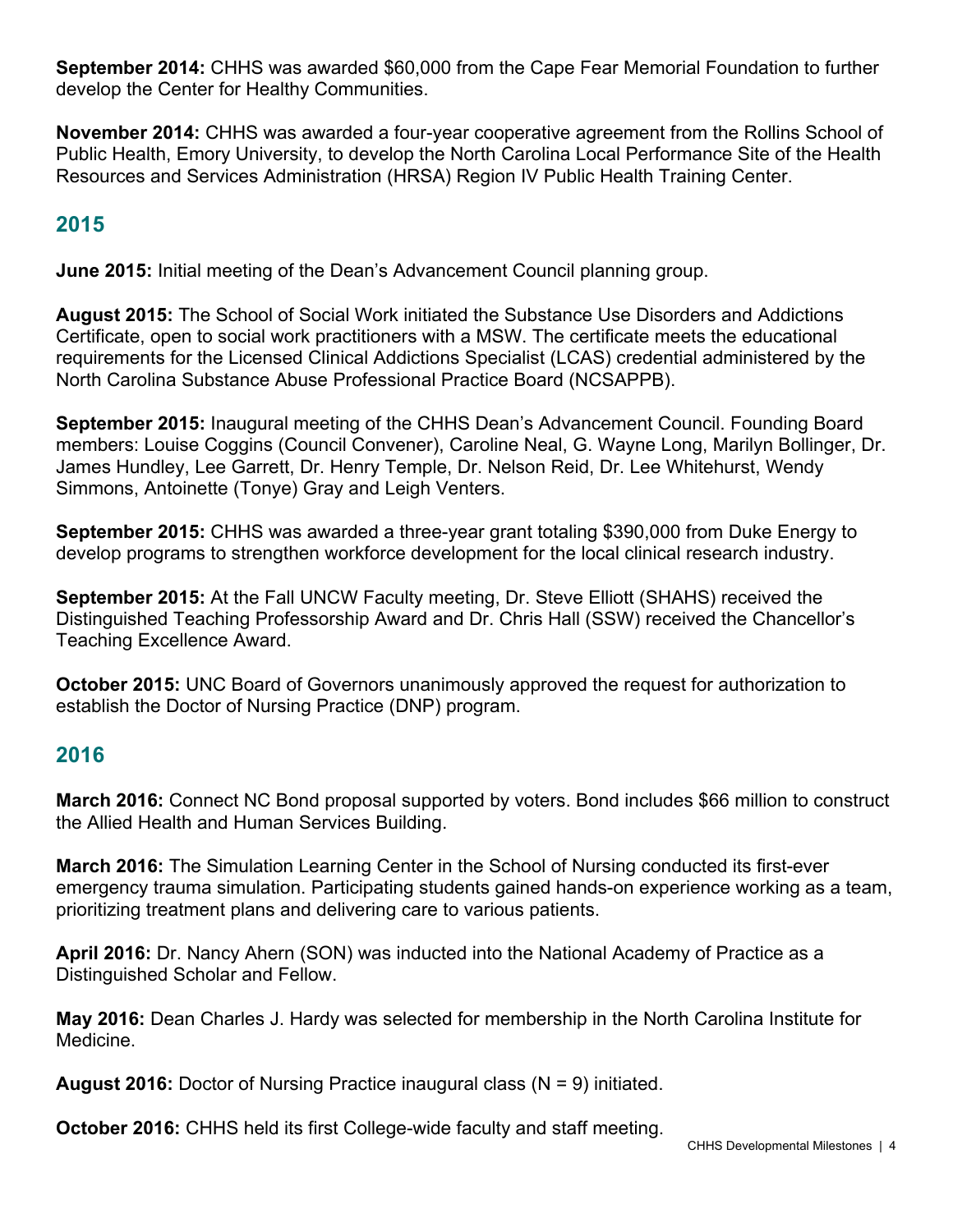**November 2016:** Dr. Dan Johnson (SHAHS) was named a "Heath Care Hero" by the Greater Wilmington Business Journal in the category of Community Outreach for his involvement with Accessible Coastal Carolina Events and Sports Services (ACCESS) of Wilmington and the Miracle League of Wilmington.

**November 2016:** Nate Miner appointed as first Assistant Dean for Finance and Resource Management.

**November 2016:** Sheri Shaw appointed as first Assistant Dean for Student Success.

# **2017**

**January 2017:** The School of Nursing launched the MSN/Nurse Educator in the Online Accelerated Program (OAP) model with Academic Partnerships.

**June 2017:** The revised strategic plan, developed by the CHHS Strategic Planning Task Force, was affirmed by the Leadership Team and implemented by the Dean. The plan will guide the CHHS from 2017–22.

**September 2017:** At the Fall UNCW Faculty Meeting, Dr. Elizabeth Gazza (SON) received the Excellence in e-Learning Award; Angie Vandenberg (SSW) received the Lecturer of the Year Award; and Dr. Susan Sinclair (SON) received the Chancellor's Teaching Excellence Award.

**September 2017:** Leah Mayo appointed coordinator for the Center for Healthy Communities

**October 2017:** Tiffany Erichsen appointed coordinator for the Center for Clinical Research Workforce Development.

**October 2017:** Dean Charles J. Hardy presented the CHHS Story to the University of North Carolina System President Margaret Spellings and members of the Board of Governors.

# **2018**

**January 2018:** Ashley Wells appointed the first Assistant Dean for Community Engagement.

**January 2018:** Groundbreaking Ceremony held at the site of the new Allied Health Building.

**January 2018:** The University of North Carolina Wilmington has been ranked #7 on the U.S. News & World Report list of Best Online Bachelor's Programs. CHHS was recognized for its two qualifying programs, nursing and clinical research.

**February 2018:** The Center for Healthy Communities received the 2018 Public Health Partners Award from the North Carolina Association of Local Health Directors for support of the Southeastern North Carolina Regional Health Collaborative.

**March 2018:** Amy Mangus appointed the first Marketing and Communications Coordinator.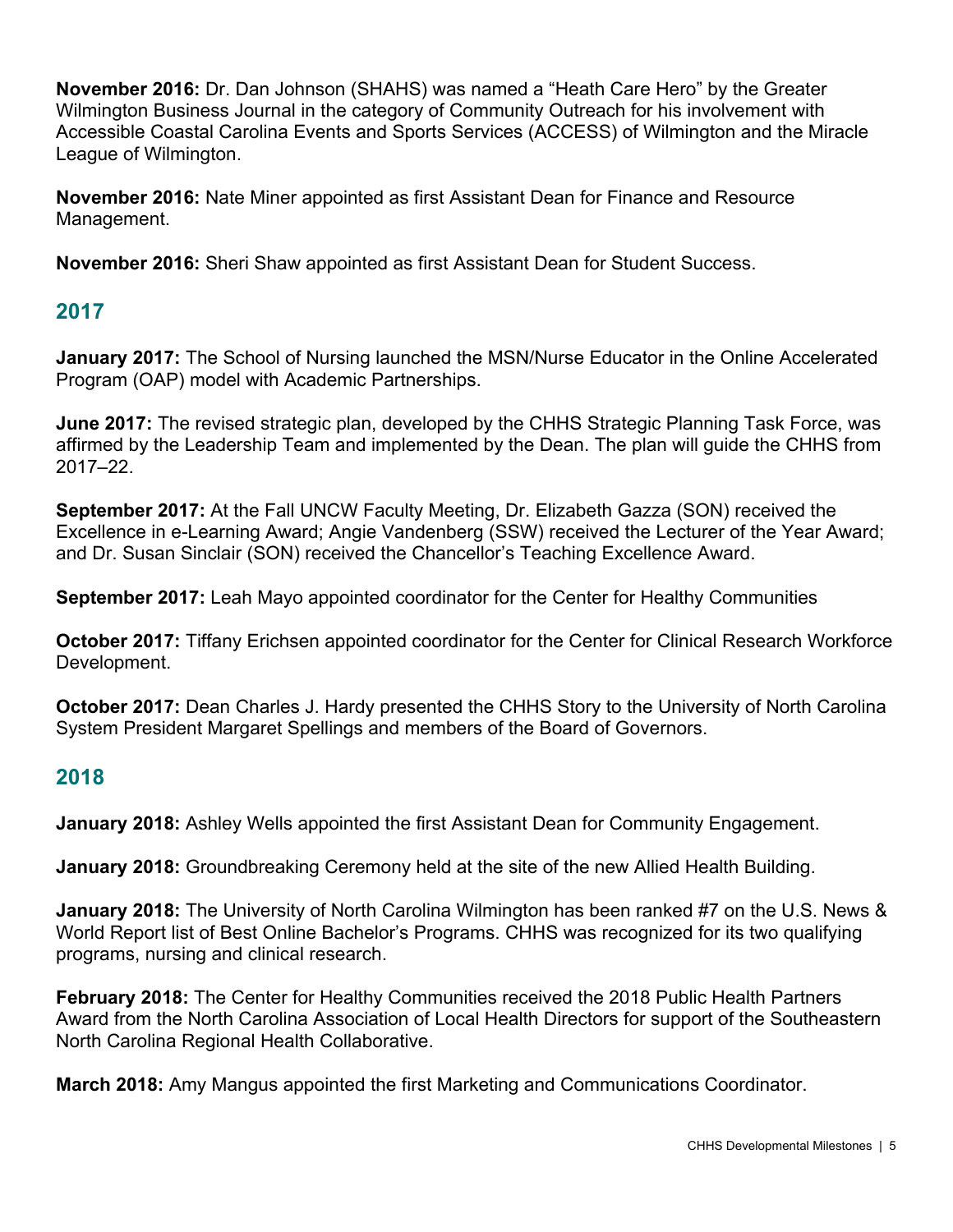**March 2018:** Dr. Jaci Webb-Dempsey appointed the College's first Director of Program Assessment, Accreditation, and Development.

**March 2018:** MS in Social Work and MS in Nursing were ranked 75th and 141st by U.S. News & World Report list of 2018 Best Graduate Schools.

**April 2018:** Dr. Susan Sinclair (SON) received the 2018 Board of Governors Award for Excellence in Teaching.

**April 2018:** Dr. Kristin Bolton (SSW) was received the Chancellor's Teaching Excellence Award. Dr. Barbara Lutz (SON)r received the UNCW Distinguished Faculty Scholar Award.

**May 2018:** The College of Health and Human Services held its first-ever standalone Commencement Ceremony at Trask Colosseum. Six hundred and thirty-four students from the School of Health and Applied Human Sciences, School of Nursing and School of Social Work received their diplomas.

**June 2018:** The Recreation Therapy program was awarded the 2018 Community Engagement Scholarship Award, the Association of Public Land-grant Universities and the Engagement Scholarship Consortium for outstanding community involvement.

**July 2018:** Dr. Steve Elliott assumed the position as Director of the School of Health and Applied Human Sciences. Dr. Chris Lantz assumed the position as Associate Dean for Academic Affairs.

**July 2018:** CHHS collaborated with colleagues across campus to create STEAM Team, a week-long residential summer camp for underserved 9th and 10th graders from New Hanover, Pender and Brunswick counties.

**July 2018:** Athletic Training program was awarded CAATE accreditation.

**July 2018:** The NCPHTC was re-funded for 2018-2022 as a community-based training (CBT) partner with the Region IV Public Health Training Center (PHTC) headquartered at the Rollins School of Public Health, Emory University in Atlanta, Georgia.

**September 2018:** Dr. Beth Gazza (SON) was inducted as a National League for Nursing Academy of Nursing Education Fellow (ANEF).

**October 2018:** Dr. Justine Reel (Associate Dean for Research and Innovation) was awarded the Wilma Magazine Women to Watch award in the education category.

**November 2018:** Dr. Stacey Kolomer (SSW) was appointed to the NC Marriage and Family Therapy Licensing Board (NCMFTLB).

#### **2019**

**January 2019:** Debra Rhodes (SSW) was awarded the UNCW Discere Aude Award.

**January 2019:** UNCW was ranked 8th in the nation on the U.S. News & World Report list of "2019 Best Online Bachelor's Programs. This includes two CHHS programs: RN-BSN and Clinical Research.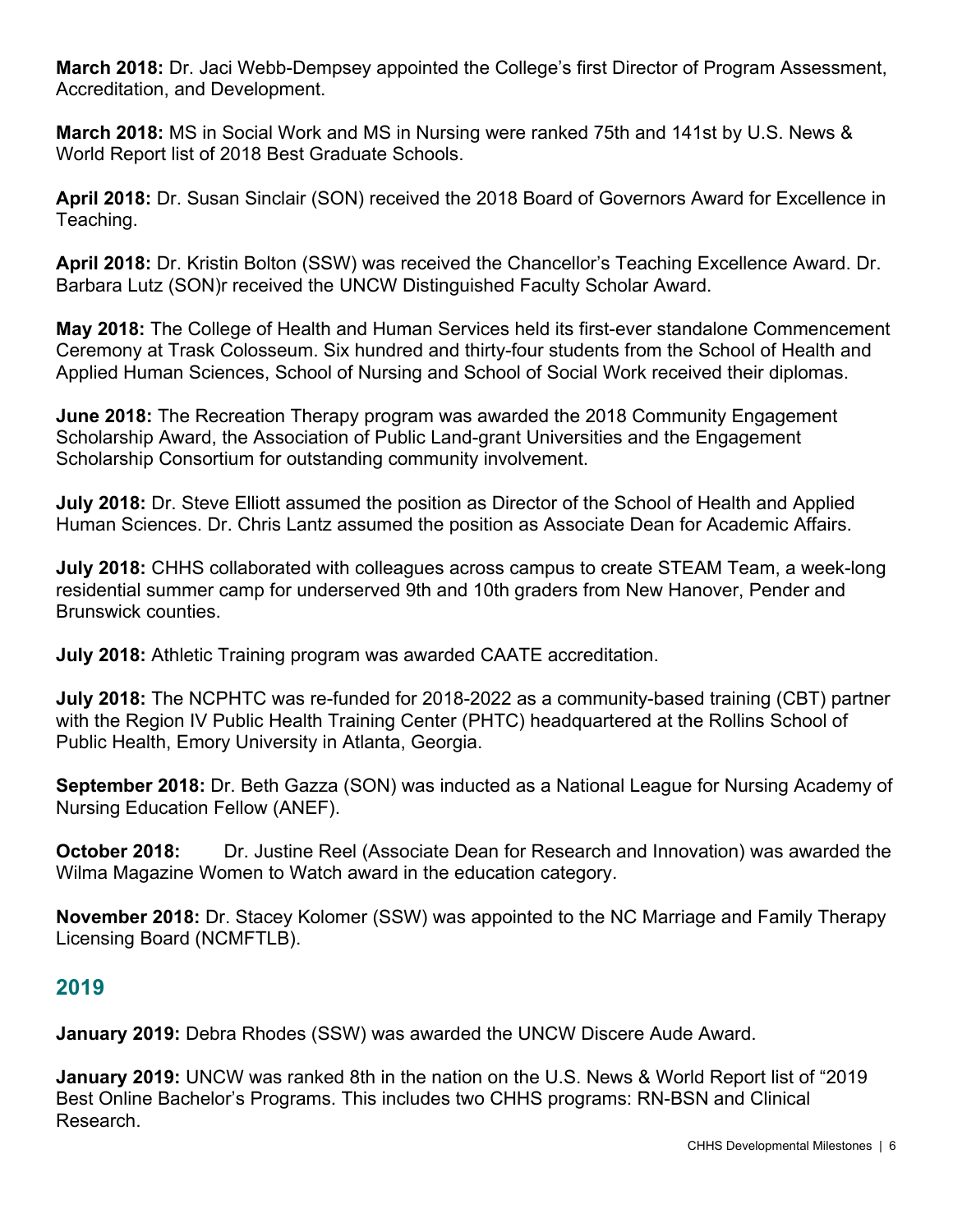**January 2019:** The UNC Board of Governors approved the College's request to establish the Masters of Healthcare Administration (MHA) degree program. The program is projected to begin Fall 2019.

**January 2019:** The following CHHS faculty were awarded 2019 Cahill Grant Awards: Dr. Hayley Estrem (SON); Dr. Anne Glass (SHAHS); Dr. Kris Hohn (SSW); Dr. Josalin-Hunter Jones (SSW); Amanda Mitchell (Research Assistant, SON); Jillian Perry, (Gerontology Graduate Student, SHAHS); Dr. Anka Roberto (SON); Dr. Angie Sardina, (SHAHS); Dr. Alicia Sellon (SSW)

**January 2019:** Center for Healthy Communities engaged community partners in Brunswick County through contracting with Brunswick County Health Services to lead their Community Health Assessment and partnered with Brunswick Wellness Coalition and Dosher Memorial Hospital for their Walk With A Doc program.

**February 2019:** The new Master of Athletic Training program was approved by SACSCOC. The program is projected to begin Summer 2020.

**February 2019**: Assistant Dean for Community Engagement Ashley Wells appointed as UNCW representative to the NC Governor's Internship Council.

**March 2019:** UNCW's master's degree programs in nursing and public administration each moved up 12 places on the U.S. News & World Report list of "2020 Best Graduate Schools." Social work also made the list.

**March 2019:** CHHS was awarded the UNC System Office Digital Innovations Platinum Award at the inaugural Digital Learning Initiative Symposium held at the Carolina Club in Chapel Hill. The award was presented to CHHS for excellence and innovation in online learning through its Online Accelerated Program (OAP), which makes select CHHS degree programs available to adult learners.

**March 2019:** Ashlee Jensen was named as the new Executive Assistant to the Dean.

**March 2019:** School of Social Work Director Stacey Kolomer was elected to serve on the board of National Association of Deans and Directors Schools of Social Work

**April 2019:** The College of Health and Human Services and University Advancement hosted a scholarship and donor appreciation luncheon, bringing together donors and student recipients to celebrate student success.

**April 2019:** On April 11, Dean Charles Hardy, along with Chancellor Sartarelli, College of Arts and S Sciences Dean Aswani Volety and Director of Military Affairs Bill Kawczynski, celebrated the "Topping Off Ceremony" at Veterans Hall, which included the placement of the final steel beam on the building. Before the celebration, they signed the last beam.

**April 2019:** Center for Healthy Communities received grant funding from the Kate B. Reynolds Charitable Trust and the Blue Cross and Blue Shield of North Carolina Foundation. The funding, totaling \$583,000, will support rural health departments in navigating the state's Medicaid transformation plan.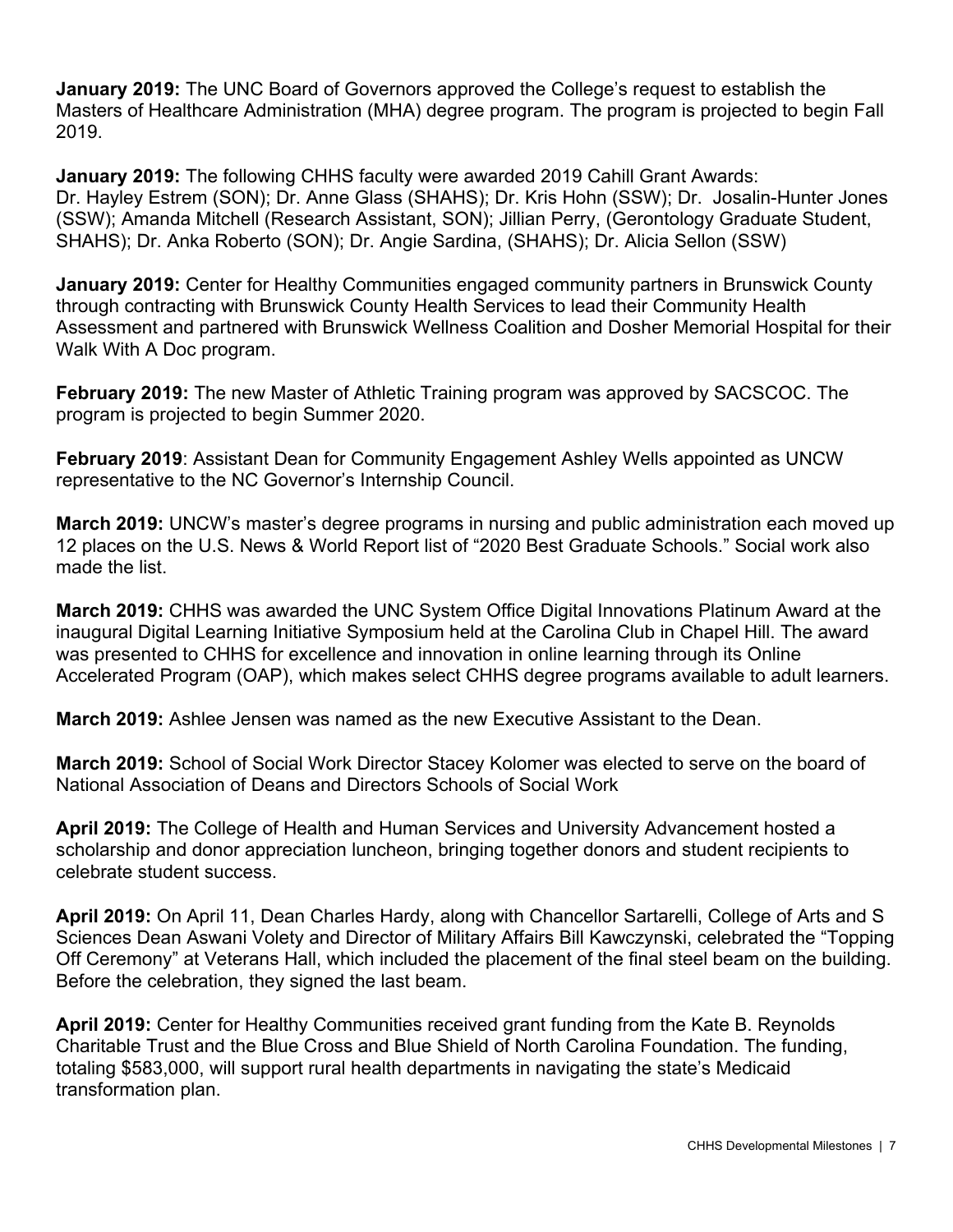**May 2019:** The Commission on Collegiate Nursing Education granted the School of Nursing accreditation for its Bachelor of Science in Nursing, Master of Science in Nursing and Post-Graduate APRN Certificate programs for 10 years. Additionally, CCNE granted accreditation to the Doctor of Nursing Practice Program for five years.

**May 2019:** Assistant Dean for Student Success Sheri Shaw won the Education Award at the YWCA's Women of Achievement Awards. Chair of the Dean's Advancement Council Louise Coggins won the Lifetime Achievement Award.

**May 2019:** Melissa Sinclair named Director of Development for Major Gifts.

**June 2019:** Dr. Linda Haddad was appointed Director of the School of Nursing and Irwin Belk Distinguished Professor.

**August 2019:** Dr. Kit Huelskamp (SHAHS) was awarded the Excellence in Applied Learning Award.

**September 2019:** CHHS, in collaboration with the Department of Computer Science, North Carolina Biotechnology Center and the Institute for Interdisciplinary Identity Sciences (I3S), held its first Artificial Intelligence & Health Seminar Series event, as part of a yearlong grant-funded series.

**October 2019:** CHHS transitioned its undergraduate athletic training program to the master's degree level.

**October 2019:** CHHS launched its newest degree program, Master of Healthcare Administration.

**October 2019:** The SON Prelicensure Program hosted its first-ever White Coat Ceremony for its students. The White Coat Ceremony signifies a nursing student's transition from didactic learning to clinical learning.

**October 2019:** SHAHS was approved as a Registered Yoga School for the Yoga Studies Minor through Yoga Alliance.

**October 2019:** Dean Charles J. Hardy won the Greater Wilmington Business Journal's "Healthcare Heroes" Lifetime Achievement Award.

**October 2019:** Center for Healthy Communities Coordinator Leah Mayo elected as vice president of the North Carolina Public Health Association (NCPHA).

**November 2019:** SON launched four Doctorate of Nursing Practice (DNP) degree concentrations: two BSN to DNP concentrations: Family Nurse Practitioner and Psychiatric Mental Health Nurse Practitioner and two MSN to DNP concentrations: Nurse Executive Leadership and Post APRN.

**November 2019:** Dean Charles Hardy and Dr. Jennifer McCall (SON) were named to "WilmingtonBiz 100," an initiative of the Greater Wilmington Business Journal to recognize the top "power players, influencers, innovators, connectors and rising stars" in southeastern North Carolina.

**December 2019:** The Cape Fear Coalition For A Drug-Free Community held their Agents of Change Breakfast, where the School of Health and Applied Human Sciences won an award in the category of Community Organization for playing a key role in organizing and conducting Alcohol Purchase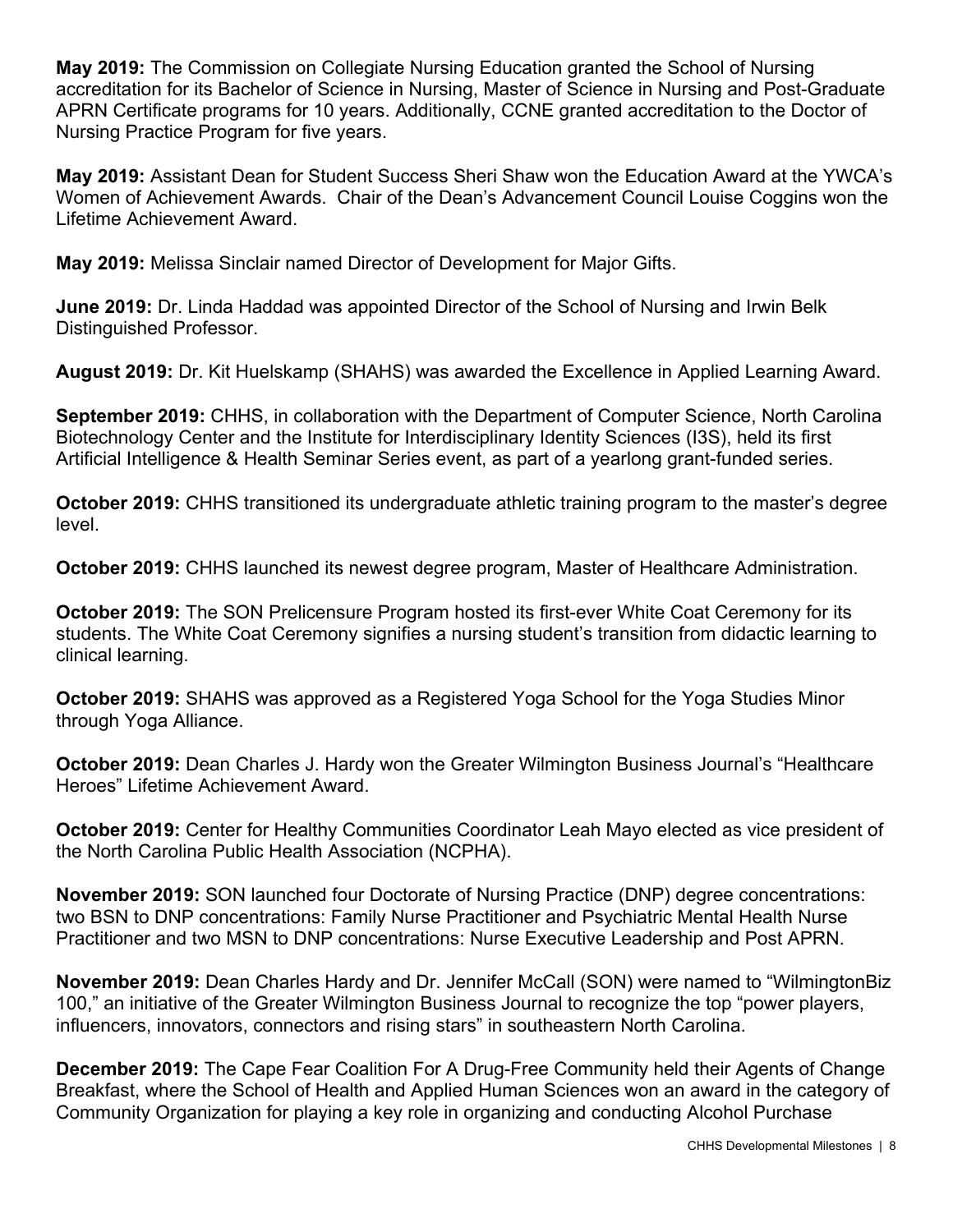Surveys with local stores as part of enforcement efforts to prevent the sale of alcohol to underage individuals.

#### **2020**

**January 2020:** UNCW was ranked 8th in the nation on the U.S. News & World Report list of "2019 Best Online Bachelor's Programs. This includes two CHHS programs: RN-BSN and Clinical Research.

**January 2020:** Dr. Lorie Sigmon (SON) and Dr. Wayland Tseh (SHAHS) won the Discere Aude Award.

**February 2020:** Dr. Jennifer McCall (SON) was inducted into the James F. Merritt Million Dollar Club, which honors UNCW researchers and faculty who have received more than \$1 million in research funding.

**February 2020:** Dr. Tammy Arms (SON), Dr. Debra Hrelic (SON) and Dr. Justine Reel (Associate Dean for Research and Innovation) were recognized at UNCW's annual Research Reception with the highest number of journal article publications for fiscal year 2019.

**February 2020:** Dr. Ashley Wells (Assistant Dean for Community Engagement) was recognized as one of top five scholars with the most grant submissions at UNCW for July 2018 to June 2019.

**February 2020:** Center for Healthy Communities and School of Social Work partnered with Lower Cape Fear Life Care to conduct an opioid grief support needs assessment. Students from Public Health Studies and Social Work assisted with phase twp of the assessment.

**March 2020:** Stefanie Powell was named the Assistant Dean for Administration and Resource Management for the College.

**March 2020:** CHHS received SACSCOC approval of the Respiratory Therapy substantive change.

**March 2020:** Master of Healthcare Administration program started its first cohort.

**March 2020:** The coronavirus forced UNCW to go virtual. CHHS transitioned to a virtual campus through online instruction and teleworking for administration and student success services.

**March 2020:** The College created a Virtual Cafe and Virtual Resources/Learning website in response to COVID-19, led by Dr. Ashley Wells, Natalie Lucero (Community Engagement) and Amy Mangus (Marketing and Communications).

**April 2020:** The School of Social Work's Governor's Institute Scholars (Jake Burns, Davonna Cohen and Shannon Allen) in the substance use disorders and addictions program in the master's program delivered a presentation for the Wilmington community and the Bair Foundation. The purpose of the presentation was to enhance knowledge and skills to foster parents dealing with addiction in families.

**April 2020:** The School of Nursing received the largest scholarship endowment in its history: more than \$700,000. This endowment is from the estate of Ida P. FormyDuval to fund the F. L. FormyDuval Family Nursing Scholarship.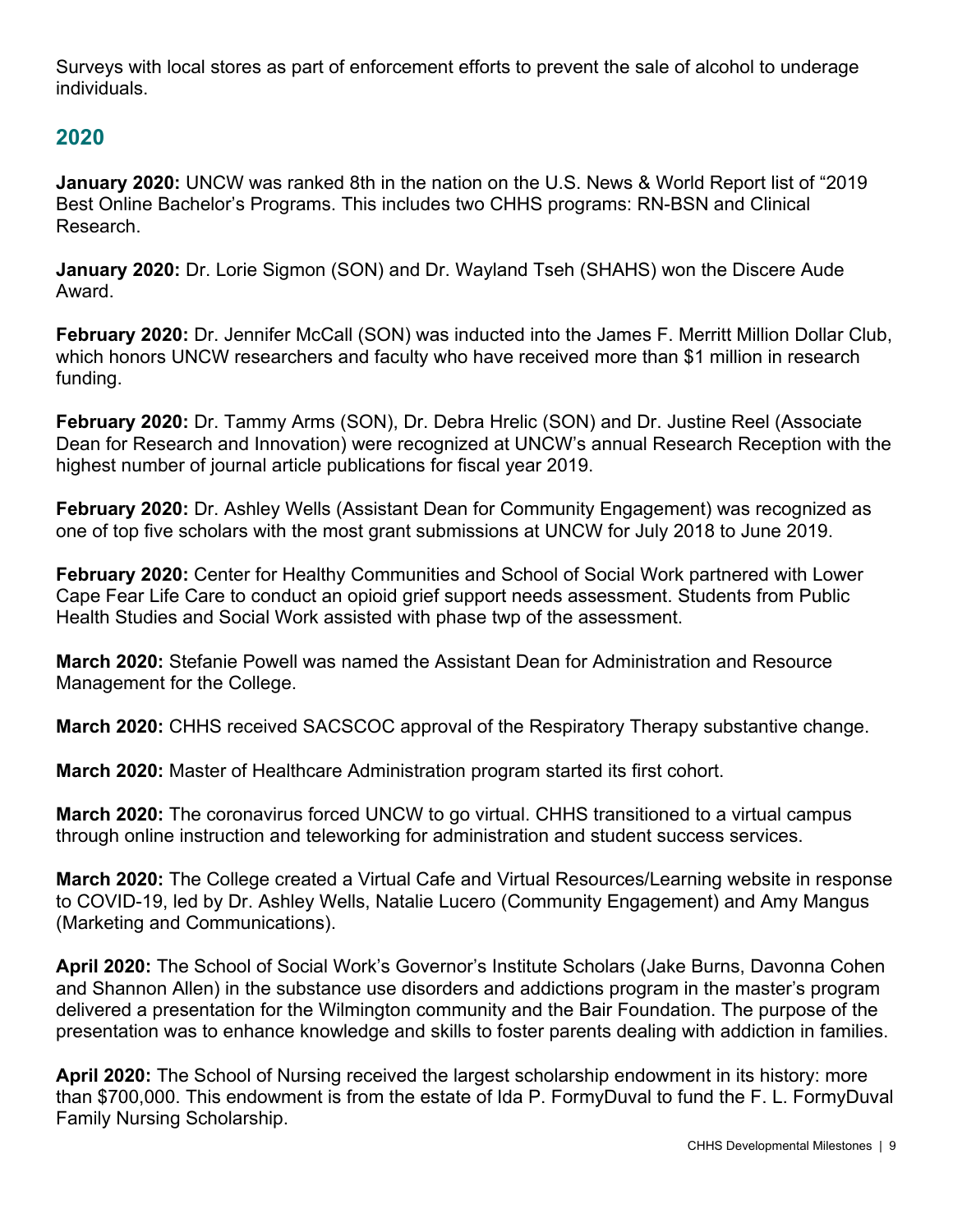**May 2020:** College formed Interprofessional Teaching Clinic Task Force led by Dr. Ashley Wells, Assistant Dean for Community Engagement.

**June 2020:** The Exercise Science program within the School of Health and Applied Human Sciences was approved a National Strength Conditioning Association (NSCA) Education Recognition Program (ERP).

**June 2020:** Master of Science in Athletic Training program started its first cohort.

**July 2020:** CHHS moved into the newly completed Veterans Hall.

**July 2020:** Sara Miller (SHAHS) was appointed to the American Therapeutic Recreation Association (ATRA) Board of Directors.

**August 2020:** Dr. John Lothes (SSW) became a Dialectical Behavior Therapy (DBT) Certified Clinician through the DBT-Linehan Board of Certification. Less than 2,000 people in the world that have received this certification.

**September 2020:** The Healthful Living and Fitness Education (SHAHS) program launched its Virtual Nutrition Education Program in collaboration with Feast Down East and Local Motive.

**September 2020:** Dr. Eric Richardson (SHAHS) received the Excellence in eLearning Award for his course, HCA 500, "Introduction to Healthcare Management." Dr. Jacquelyn Lee (SSW) won the Chancellor's Teaching Excellence Award, Barbara Pennington (SON) won the Lecturer of the Year Award and Dr. Stephanie Smith (SON) won the Distinguished Scholarly Engagement and Public Service Award, Junior Scholar.

**September 2020:** Dr. Stephanie Turrise (SON) was elected as a Fellow of the American Heart Association. This election recognizes Turrise's years of work in cardiovascular nursing, related to scholarship/research, practice/education and her service to the American Heart Association.

**September 2020:** Through their 3 planned gifts, Dr. Justine Reel and Robert Bucciere support several facets of the CHHS experience. Their third planned gift will establish a fund for research and innovation in CHHS and their generosity is honored with a naming and plaque in the Problem-Based Learning space in Veterans Hall.

**October 2020:** Recreation Therapy Professor Candy Ashton-Forrester (SHAHS) was awarded the 2020 American Therapeutic Recreation Association (ATRA) Distinguished Fellow Award. The award is given annually to one person and is the highest recognition award given by ATRA.

**October 2020:** The Association of Clinical Research Professionals (ACRP) announced FuseCR as one of three finalists for the ACRP 2020 Innovation in Workforce Development Award. The annual award recognizes organizations who exemplify the spirit of creativity and innovation through adaptation, improvement, or development of new processes or tools that result in workforce development quality.

**October 2020:** Governor Roy Cooper appointed Carolyn Craddock (SSW) to the North Carolina Social Work Certification and Licensure Board.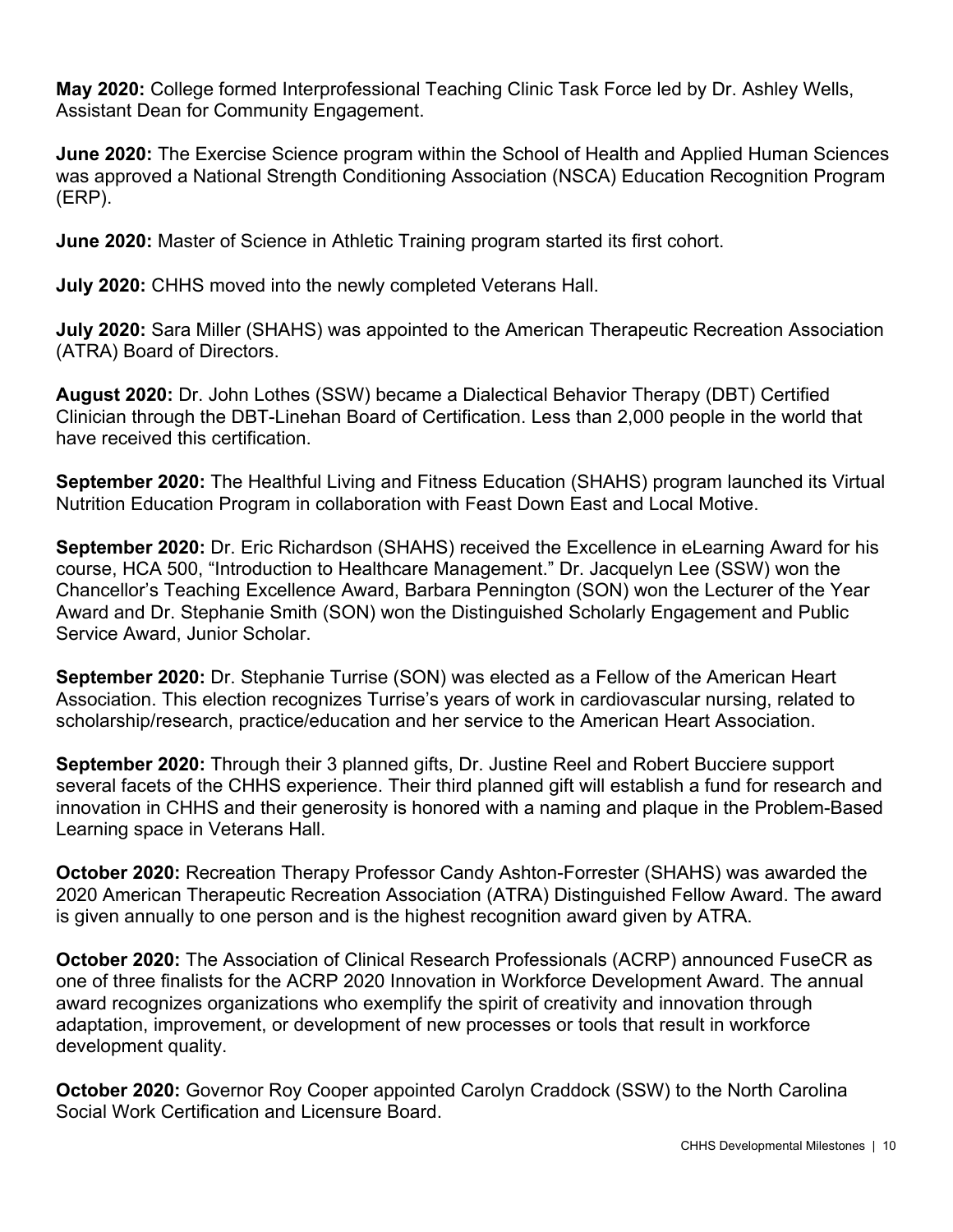**October 2020:** Dr. Jordan Weber and Dr. Amelia (Kit) Huelskamp (SHAHS) were named educators of the year by the N.C. Society for Health and Physical Educators (NC SHAPE).

**October 2020:** Dr. Brent Hawkins (SHAHS) was inducted into the National Academy of Recreational Therapists (NART).

**November 2020:** Dr. John R. Corbett, a long-time supporter of CHHS and UNCW, established a \$750,000 CHHS Support Endowment Fund (unrestricted) and contributed another \$450,000 towards the completion of the Human Cadaver Laboratory in Veterans Hall.

**November 2020:** The Recreation Therapy program (SHAHS) received initial accreditation through 2025 from the Commission on Accreditation of Allied Health Education Programs (CAAHEP). SHAHS joins only 10 other programs that have this type of accreditation in the field.

**December 2020:** In honor of Giving Tuesday, Ronald McNeill and Liberty Healthcare Services generously gifted CHHS \$50,000 to complete construction on the Human Cadaver Laboratory in Veterans Hall.

**December 2020:** The Recreation Therapy program (SHAHS) earned its initial accreditation from the Commission on Accreditation of Allied Health Education Programs (CAAHEP) upon recommendation by the Committee on Accreditation of Recreational Therapy Education (CARTE).

**December 2020:** Dr. Sabrina Cherry (SHAHS) won the 2020 Franklin H. Williams Award. The award recognizes ethnically diverse returned Peace Corps volunteers who demonstrate a lifelong commitment to civic engagement, service, diversity, inclusion and world peace to the Peace Corps' Third Goal of promoting a better understanding of other peoples on the part of Americans. Cherry is one of six recipients of the award.

## **2021**

**January 2021:** Dr. Sabrina Cherry (SHAHS) was elected to the Society of Public Health Education (SOPHE) Board of Trustees. She will serve a two-year term enhancing SOPHE's public standing, ensuring ethical accountability and, determining and monitoring SOPHE's programs.

**January 2021:** Dr. Matthew Gallek (SON) has been selected into the 2021 National League for Nursing Leadership Institute.

**February 2021:** Ida Formy Duval generously gave the School of Nursing \$607,842.80. Three-fourths of the funds will be designated for the F.L. Formy Duval Family Nursing Scholarship Endowment and the remaining funds will be designated to the F.L. Formy Duval Family Nursing Applied Learning Award Endowment.

**February 2021:** George P. Barnes, Jr. contributed another \$70,000 gift to the Leonora Barnes Scholarship in Nursing Endowment, named in honor of his late wife who was a proud UNCW alumna.

**February 2021:** CHHS hosted its first Fulbright Scholar: Saidah Najjuma, dean of the Social Sciences Department at Ndejje University in Uganda.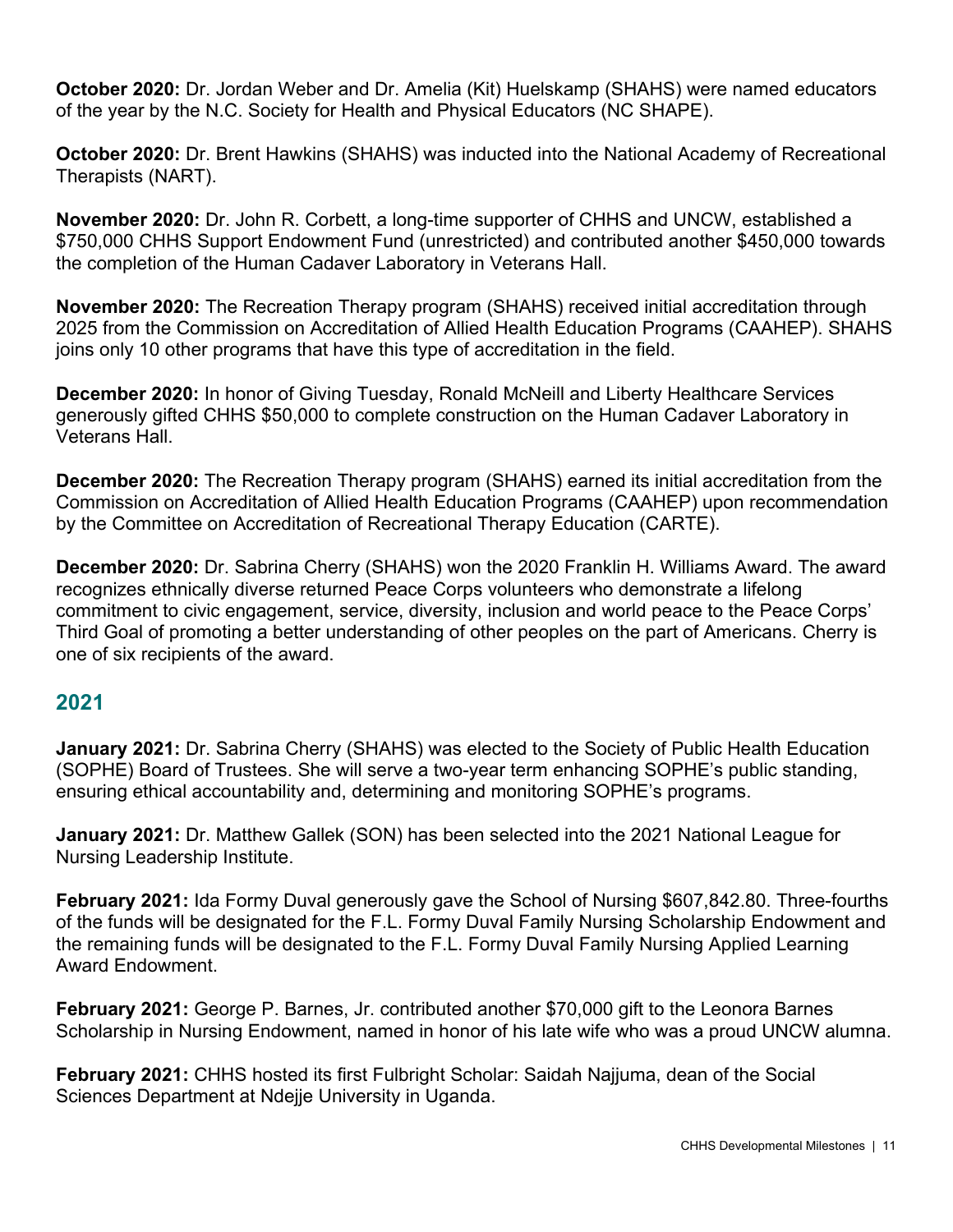**February 2021:** School of Nursing faculty and students partnered with New Hanover Regional Medical Center to administer the COVID-19 vaccine to the public at the Pointe 14 Cinemas in Wilmington.

**March 2021:** CHHS hosted its first ever virtual Health and Human Services Week. Programs were offered live and recorded.

**March 2021:** Dr. Martin B. Meyerson and Deborah J. Meyerson '94, '01M established the Martin B. Meyerson, MD and Deborah J. Meyerson Endowed Trust Fund, with a gift of \$500,000, to advance nursing programs and student pipeline initiatives in the College of Health and Human Services. A portion of their gift will also facilitate research and innovation efforts championed by CHHS faculty, particularly those pursuing federal grants. In honor of the Meyersons' support of these initiatives, the CHHS Office of Research and Innovation will be renamed in their honor.

**March 2021:** Nina Williams (SON) was awarded the North Carolina Association of Women's Health, Obstetric and Neonatal Nurses (AWHONN) Nurse Leader of the Year Award for her continued dedication to women and children's health in North Carolina.

**April 2021:** Center for Healthy Communities was awarded 3 grants, totaling over \$900,000, from Kate B. Reynolds Charitable Trust and Blue Cross Blue Shield Foundation of N.C. to work with tricounty health departments to prepare for Medicaid Transformation and slowing the spread of COVID-19 in vulnerable populations.

**April 2021:** Seahawks Give was a record-breaking one-day giving challenge with 1,888 donors helping to raise a total of \$372,138 university-wide. The College of Health and Human Services raised almost \$13,000 from 90 donors.

**May 2021:** Paula Baisden won the School of Nursing's inaugural DAISY Award for Extraordinary Nursing Faculty. The DAISY Award is an international recognition program that celebrates faculty for their commitment and inspirational influence on their nursing students.

**May 2021:** School of Health and Applied Human Sciences' newly launched Master of Healthcare Administration program graduated 6 of its 122 students in spring 2021.

**May 2021:** Sixteen students in the inaugural cohort of the Assistance Dog Training minor graduated in May. The School of Health and Applied Human Sciences partners with paws4people to offer this interdisciplinary minor in assistance dog training to empower students to use animal assistance interventions in a variety of settings.

**May 2021:** Ryan Estes (SSW) appointed to the North Carolina Commission for Mental Health, Developmental Disabilities and Substance Abuse Services by North Carolina Governor Roy Cooper. The Commission's mission is to promote excellence in prevention, treatment and rehabilitation programs for persons with mental illness, developmental disabilities and substance abuse disorders in North Carolina.

**Spring 2021:** School of Social Work hosted diversity, equity and inclusion programs and events, including a healing generational trauma workshop, a conversation series exploring experiences of Black women in professional settings, an author talk with Kiese Laymon (*Heavy*) and a racial disparities in health and mental health film series.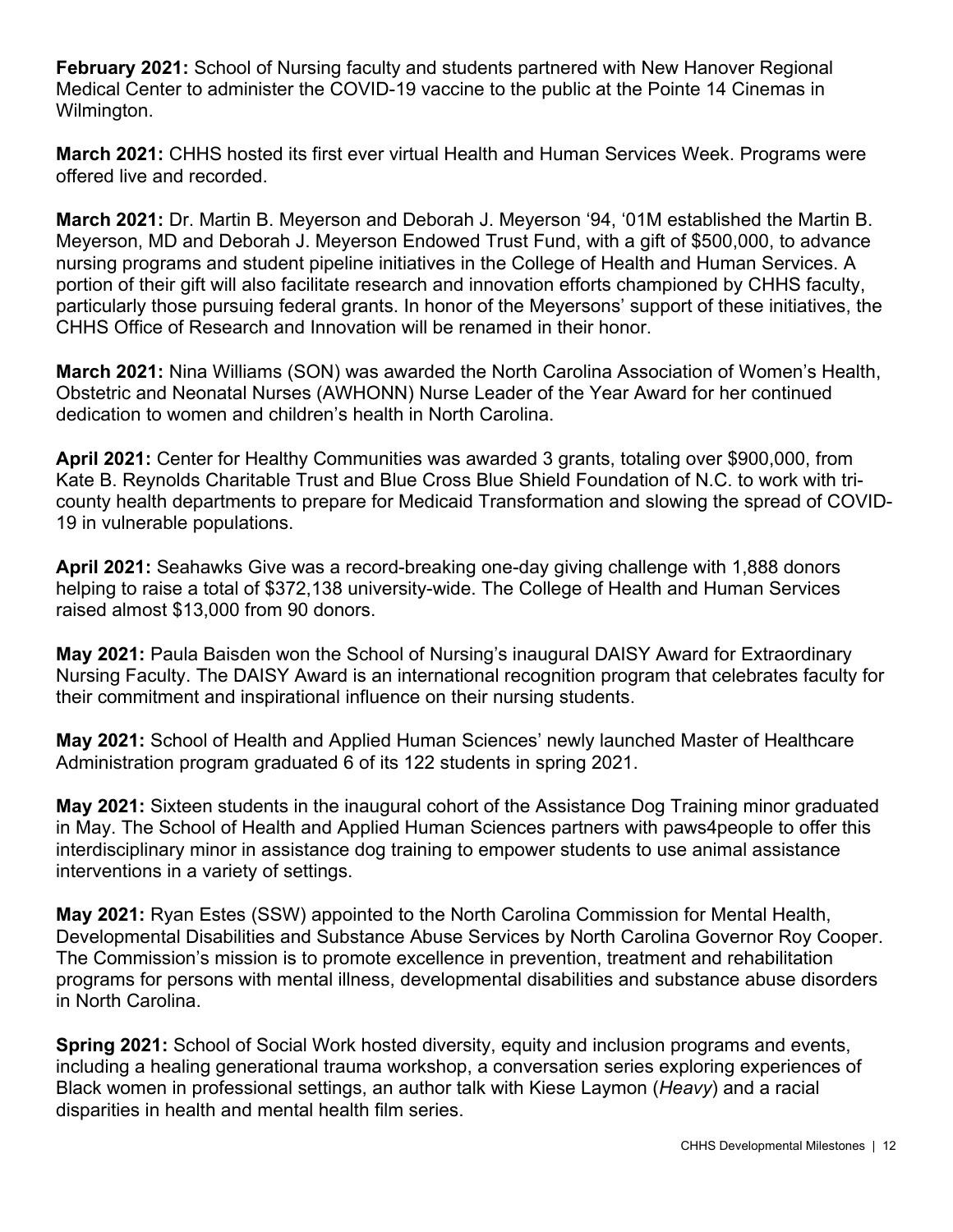**June 2021:** The College of Health and Human Services had its most successful philanthropic year in the 10-year history as a college, raising over \$3.35M to support student scholarships, research, faculty and facilities across the three schools. These funds will help to drive the college's mission of improving health and quality of life in the region and beyond.

**August 2021:** UNCW announced its collaboration with the UNC Eshelman School of Pharmacy in a shared commitment to train the future public health workforce. The two universities are creating an Early Assurance Program, offering an automatic interview with the UNC Eshelman School of Pharmacy's Doctor of Pharmacy (Pharm.D.) program admissions committee for qualifying UNCW students. UNCW will verify that interested students meet the participation qualifications identified by the two schools and provide processes and resources to support interested students. The partnership will involve the College of Health and Human Services and the College of Arts and Sciences.

**August 2021:** The School of Nursing was named a 2021 National League for Nursing (NLN) Centers of Excellence. Each year, the NLN selects schools of nursing and health care organizations as its Center of Excellence honorees based on demonstrated excellence in a specific area. UNC Wilmington's program was one of 23 programs selected and was one of six schools recognized in the area of Promote the Pedagogical Expertise of Faculty.

**September 2021:** At the Fall UNCW Faculty meeting, Dr. Wayland Tseh (SHAHS) received the Distinguished Teaching Professorship Award; Dr. Alexia Franzidis (SHAHS) received the Chancellor's Teaching Excellence Award; Lori Dugan (SSW) received the Lecturer of the Year Award; Jessica Hartmann (SHAHS) and Brian Williamson (SSW) received Part-time Lecturer of the Year awards; and Dr. Elizabeth Fugate-Whitlock (SHAHS) received the Excellence in e-Learning Award.

**September 2021:** Dr. Amanda Culp-Roche (SON) and co-investigators Dr. Tammy Arms, Dr. Sara Hubbell, Dr. Anka Roberto, Dr. Tami Link (SON), Kristen Bolton (SSW), and Robin Post (UNCW Theatre Department) received a \$340,000 federal grant from the Substance Abuse and Mental Health Services Administration (SAMSA) for the next three years.

**October 2021:** The School of Health and Applied Human Sciences established the Dr. Deborah Dowd Memorial Scholarship Fund in honor of the late Dr. Deborah Dowd. The fund will support exercise science undergraduate students.

**October 2021:** Leah Mayo, coordinator for the College's Center for Healthy Communities, has been inducted into UNCW's James F. Merritt Million Dollar Club. The James F. Merritt Million Dollar Club is an exclusive club of more than 100 scholars and researchers who, due to their commitment to excellence, are on the cutting edge of research, teaching and service, reaching \$1M in total external funding during the fiscal year.

**November 2021:** The UNCW College of Health and Human Services has received a \$100,000 grant from the New Hanover Regional Medical Center Foundation South East Area Health Education Center Legacy Fund to help support the construction of an on-campus human cadaver laboratory.

The New Hanover Regional Medical Center Foundation SEAHEC Education Legacy Fund grant, in combination with a gift received from the Cape Fear Memorial Foundation and two private gifts secured during Like No Other: The Campaign for UNCW, will fund the lab.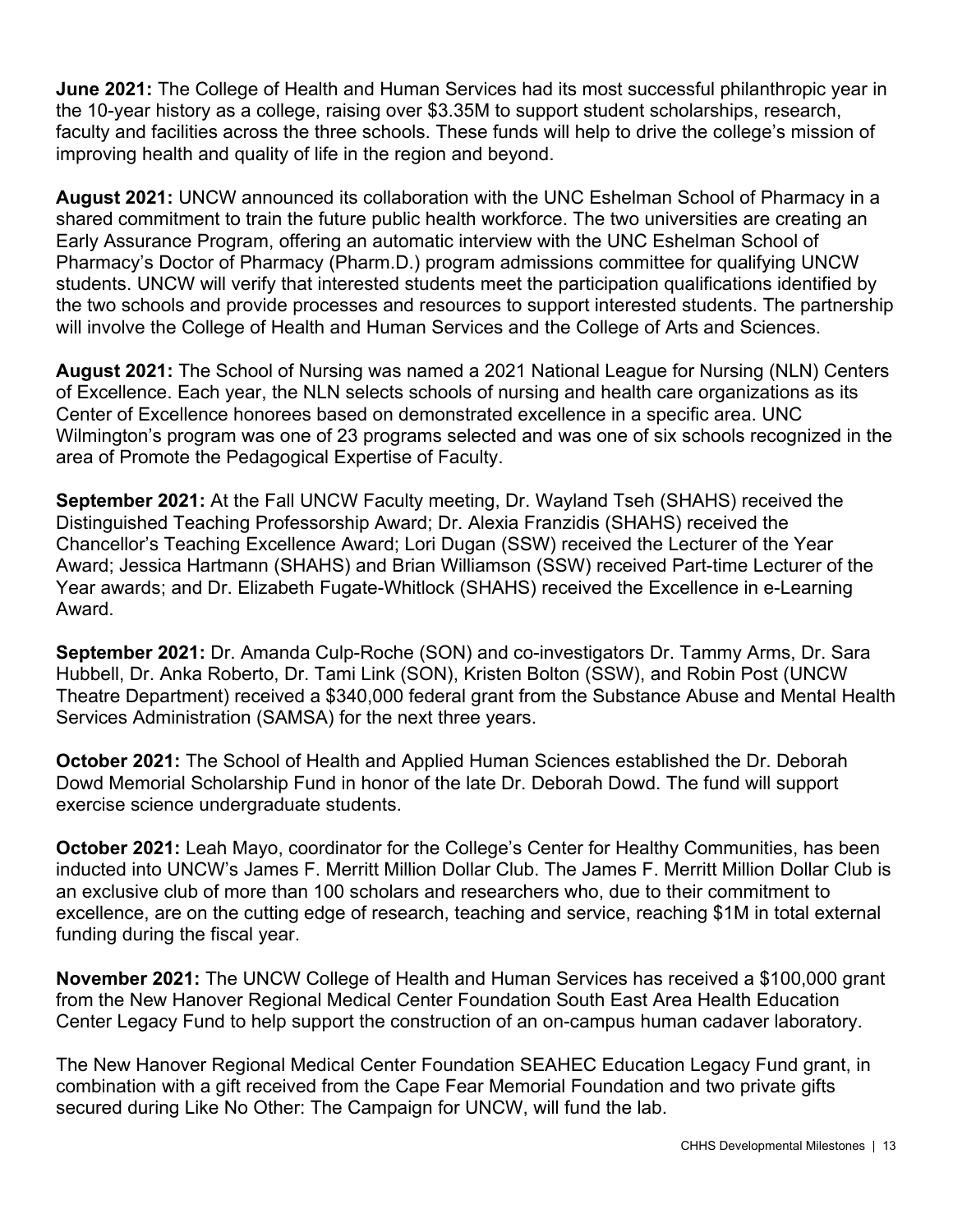**November 2021:** Two UNCW researchers have received grants, totaling \$168,009, from the Mote Marine Laboratory and Aquarium to develop accurate field testing for shellfish farmers and to study Florida Red Tide migration.

Jennifer McCall, an assistant professor in the Clinical Research Program in the School of Nursing in the College of Health and Human Services, and Susan Niven, a research specialist at the Center for Marine Science, are collaborating with Mote Marine Lab to provide better real-time information to shellfish farmers during harmful algal blooms of Florida Red Tide.

**December 2021:** Dr. Valerie Tarte, a clinical assistant professor in the School of Nursing, won the School's DAISY Award for Extraordinary Nursing Faculty. The DAISY Award is an international recognition program that celebrates colleges/schools of nursing faculty for their commitment and inspirational influence on their nursing students.

#### **2022**

**February 2022:** Dr. Lolita Bryant, lecturer in the School of Nursing, was awarded the UNCW Alumni Association's Distinguished Citizen of the Year Award.

**February 2022:** After nearly 40 years in academia and 11 years as founding dean of the College of Health and Human Services, Dr. Charles J. Hardy announced his transition from administration to faculty.

**April 2022:** Dr. Ashley Wells, assistant dean for community engagement, was named the associate school director for quality assurance in the School of Health and Applied Human Sciences.

**April 2022:** Justine Reel, associate dean of research and innovation and professor in the College of Health and Human Services, has been selected to serve as the interim dean for CHHS for the 2022- 23 academic year, beginning July 1, 2022.

**May 2022:** The first cohort of students in the newly established Master of Science in Athletic Training (MSAT) degree program graduated.

**May 2022:** Dr. Kent Guion, professor of public health, was named CHHS Leadership Fellow for Partner Engagement, Diversity, and Health Equity.

**May 2022:** Dr. Julie Hinkle, an assistant professor in the School of Nursing, won the School's DAISY Award for Extraordinary Nursing Faculty. The DAISY Award is an international recognition program that celebrates colleges/schools of nursing faculty for their commitment and inspirational influence on their nursing students.

**June 2022:** Dr. Stephanie Turrise, associate director for administration and a tenured associate professor in the School of Nursing, was named CHHS Leadership Fellow for Research and Scholarship.

**June 2022:** Leah Mayo, Center for Healthy Communities coordinator in the College of Health and Human Services and co-director of the North Carolina Public Health Training Center, was appointed interim assistant dean for community engagement and health equity for the 2022-23 academic year.